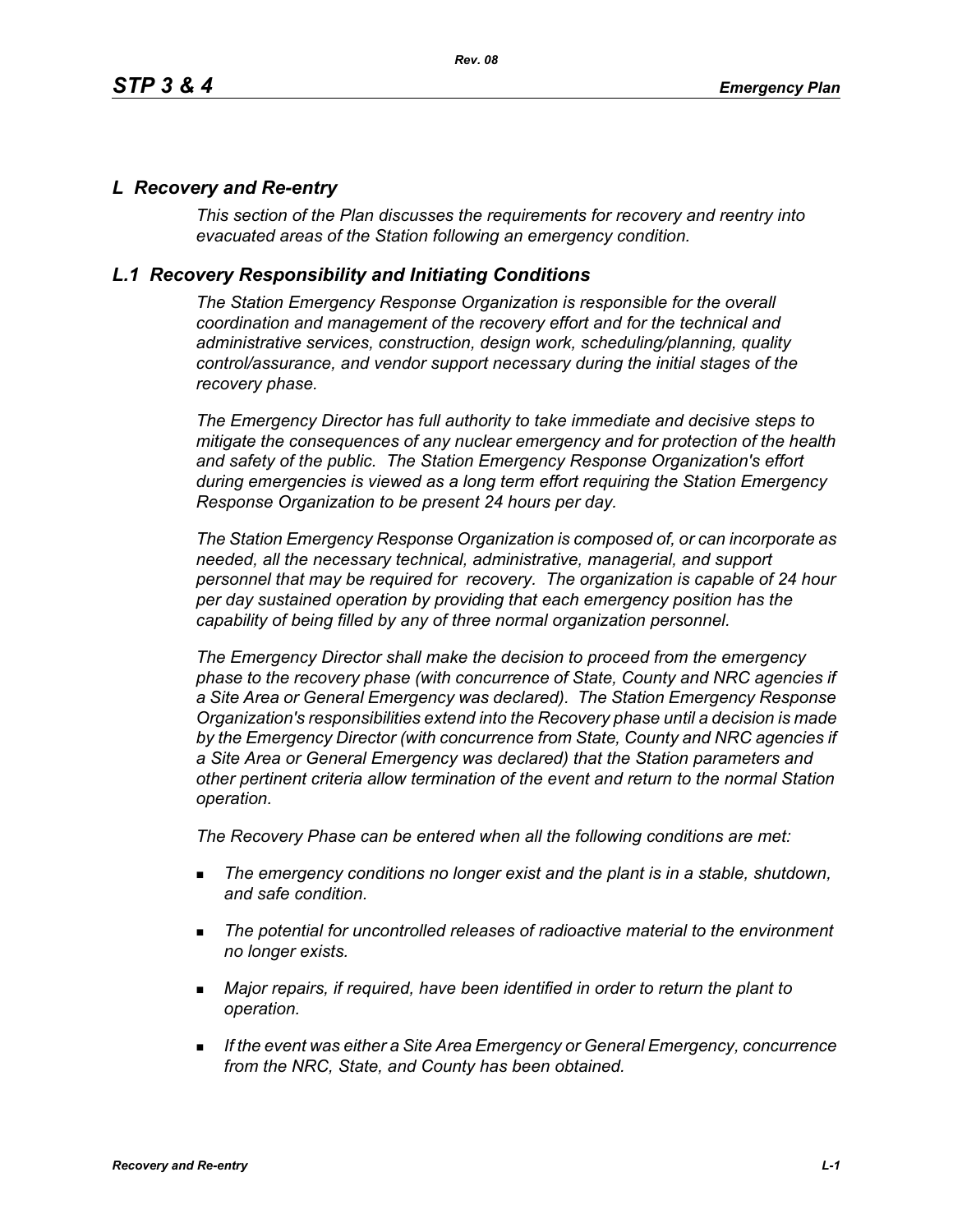# *L.2 Recovery Conduct*

*Accounting for the particular situation, the Recovery phase will be conducted to restore the Station to normal operating conditions. Some emergency classifications (i.e., Unusual Event, Alert) may require only brief or no recovery actions where more severe classifications (i.e., Site Area Emergency, General Emergency) may necessitate complex recovery actions.*

## *L.3 Recovery Phase*

*In general, the Recovery phase will consist of:*

- *Logical evaluation of the cause and effect of the emergency;*
- *Planning necessary activities to place the Station in a configuration ready for restart;*
- *Analysis of the exposures to Station personnel;*
- *Analysis of effluent, and environmental data to quantify offsite consequences, if any;*
- *Assembly of the Recovery Organization needed to expediently implement recovery; and,*
- *Implementation of radiological controls for reentry into affected areas by posting radiation, contamination, and airborne radioactive material warning signs and entry requirements and stay times based on current surveys.*

## *L.4 Recovery ALARA Philosophy*

*During Recovery, actions will be taken to maintain the Station exposures As Low As Reasonably Achievable (ALARA) in keeping with current management philosophy. Access to affected areas will be in accordance with Title 10 Code of Federal Regulations Part 20 and Environmental Protection Agency 400-R-92-001, Manual of Protective Action Guides and Protective Actions For Nuclear Incidents. All emergency worker exposures will be completely documented. Controlled areas will be posted with contamination, radiation and airborne levels based on current surveys. Stay times will be calculated for each unknown or high radiation area. Offsite population dose will be calculated by processing thermoluminescent dosimeters located in the Station 10-mile Emergency Planning Zone and using radiological dose assessment/projection models in accordance with procedure 0ERP01-ZV-TP01, Offsite Dose Calculations.*

### *L.5 Recovery Initiation*

*Decisions to relax protective actions for the public will be made by the appropriate State authorities. The Emergency Director will notify the State Disaster District Sub-2C in Pierce or the State Operations Center in Austin, Matagorda County Emergency Management, and the Nuclear Regulatory Commission when the Station is returned to a safe condition and request that recovery actions be initiated as necessary.*